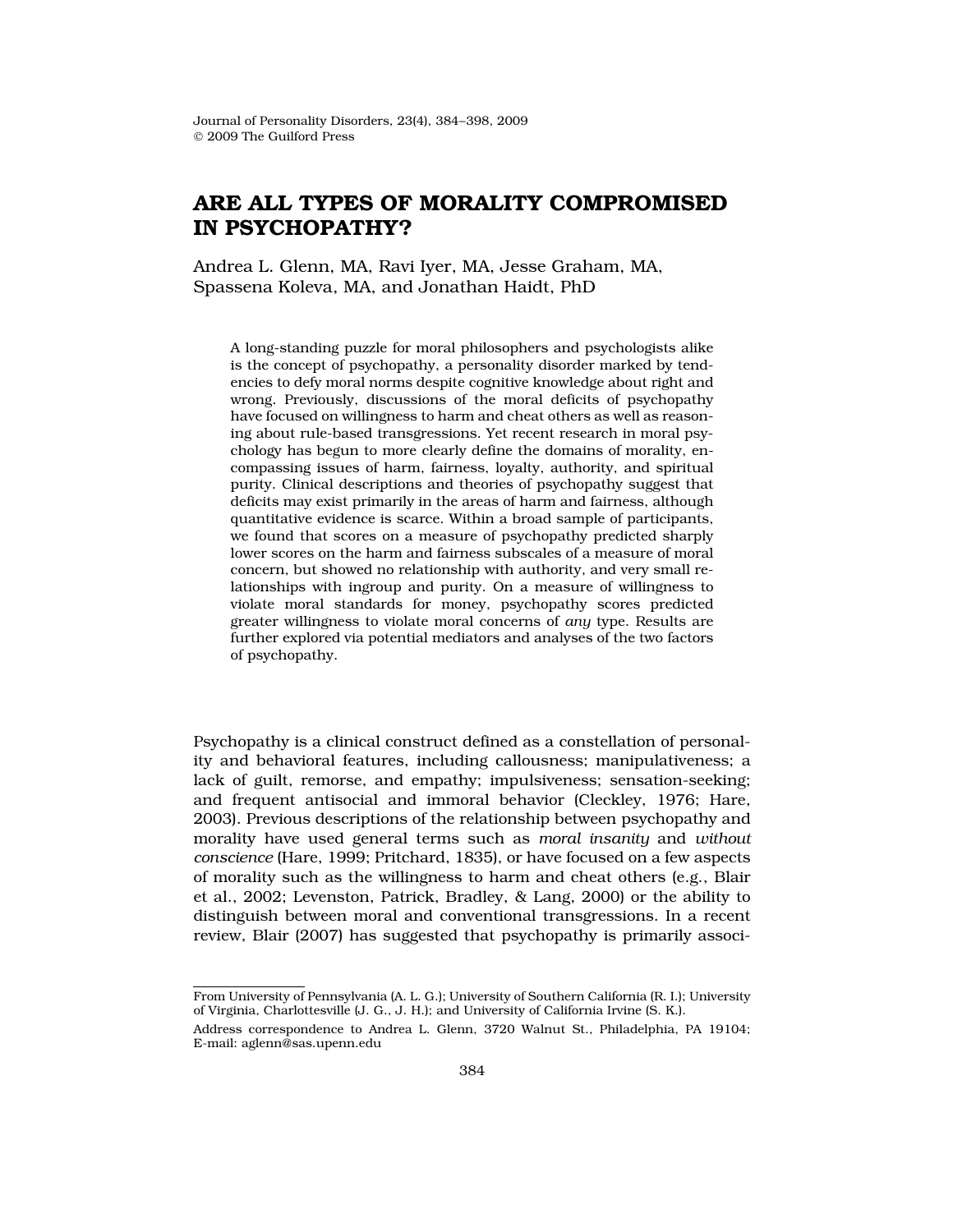ated with compromised care-based morality, or a lack of concern for the well-being of others. He suggests that other types of morality (e.g., disgustbased morality and reasoning about conventional transgressions) are likely intact in psychopaths. Recent work in moral psychology (Haidt & Graham, 2007) has begun to more clearly define the different types of morality that exist universally, allowing us to test this hypothesis in a single study; these domains of human morality encompass concepts of harm, fairness, group loyalty, respect for authority, and purity. These five "moral foundations" represent our basic moral intuitions in the social world. This study is the first to simultaneously explore whether psychopathy is associated with deficits in all of these distinct moral domains.

Several taxometric studies indicate that psychopathy is a dimensional construct rather than a qualitatively distinct category of behavior (psychopath; Edens, Marcus, Lilienfeld, & Poythress, 2006; Hare, 2003). Given the strength of the dimensional perspective, community studies on psychopathy are increasing (Lilienfeld & Fowler, 2006). Findings from studies of community samples often mirror those observed in forensic populations (e.g., Benning, Patrick, & Iacono, 2005; Lynam, Whiteside, & Jones, 1999), indicating that there are continuities between community and incarcerated participants in the mechanisms underlying psychopathy. Thus, the examination of individual variation in degree of psychopathic traits within the general population can be beneficial in furthering our understanding of psychopathy. By assessing individual variation in psychopathy in a large sample, the present study aims to explore the relationship between psychopathic traits and different types of morality.

Prior studies of the morality of psychopathy have focused on issues of justice (Kohlberg, 1969) and the distinction between harmful and conventional transgressions (Turiel, 1983). Several researchers in the justicefocused Kohlbergian tradition have hypothesized that psychopathy may represent a lower stage of moral development, but empirical results have been mixed. In a study using Turiel's moral-conventional task, Blair (1995) found that incarcerated psychopaths do not distinguish between transgressions that have harmful consequences for others, which he labels *moral* transgressions, and *conventional* transgressions, which violate social norms or rules. Blair (2007) suggests that psychopaths may have deficits specifically in moral judgments involving harm to others; they do not appear to have difficulty in detecting or rating conventional transgressions, which resemble authority-based morality, as conceived by Haidt and Graham (2007). Furthermore results regarding disgust processing in psychopaths, which may underlie disgust-based morality, have been mixed (Blair, 2007). Blair (2007) suggests that the specificity of the moral impairment to harm-based morality may result from dysfunction of key brain regions, namely the amygdala and ventromedial prefrontal cortex. The amygdala is thought to be involved in learning to associate one's own harmful actions with cues of a victim's distress. Indeed, psychopaths demonstrate reduced autonomic nervous system responding to cues of dis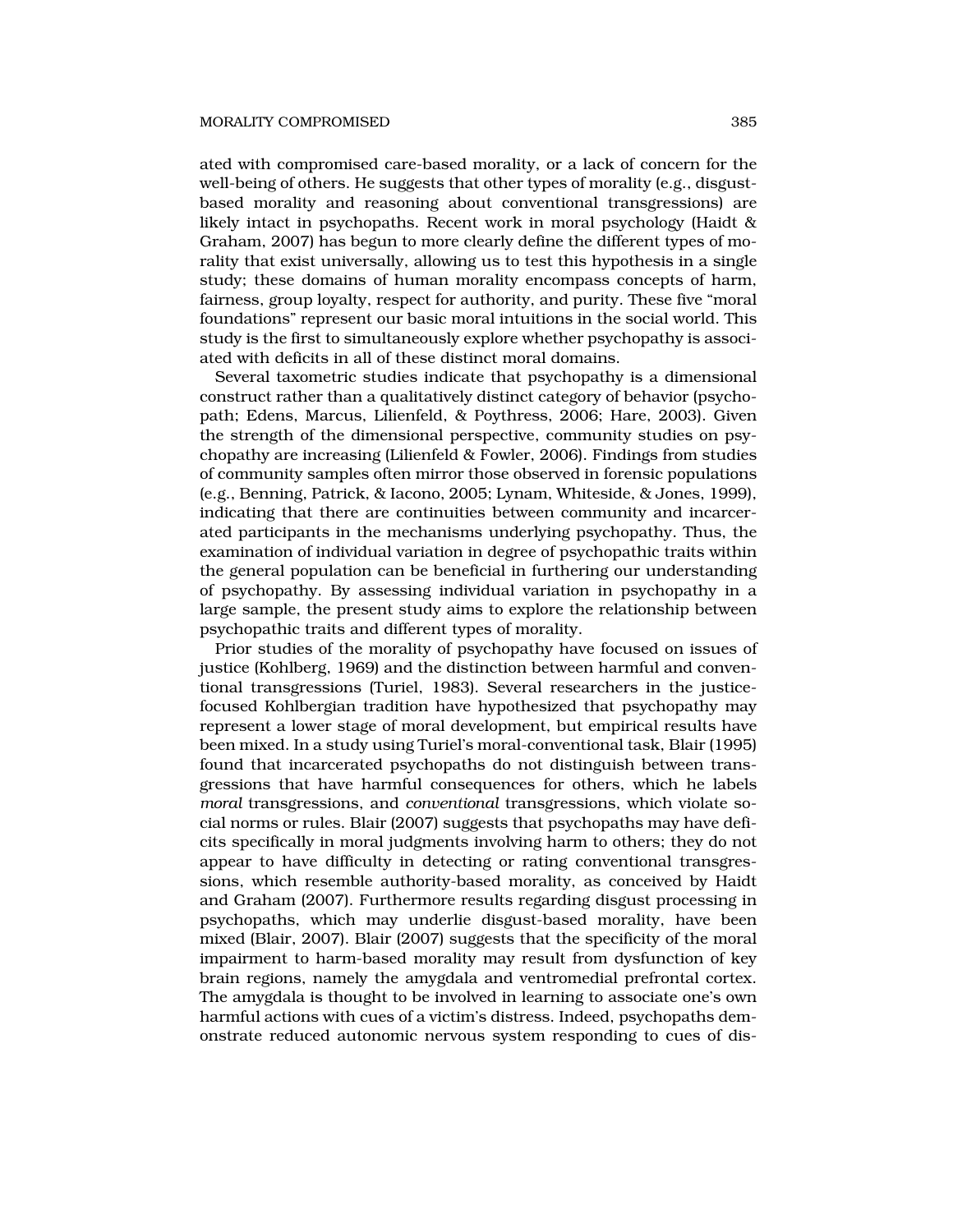tress in others (Aniskiewicz, 1979; Blair, 1999; Blair, Jones, Clark, & Smith, 1997), a lack of startle responding when primed with *victim* scenes (Levenston et al., 2000), and a failure to identify sad and fearful facial and vocal cues (Blair, Colledge, Murray, & Mitchell, 2001; Blair et al., 2002), all of which have been associated with amygdala impairment. The ventromedial prefrontal cortex is involved in representing reinforcement outcomes, which when dysfunctional, may impair appropriate decision-making. Blair suggests that reasoning about conventional transgressions or disgust-based morality likely involve regions such as the insula and ventrolateral prefrontal cortex, which have not generally been found to be impaired in psychopathic individuals. In the current study, we seek to test the hypothesis put forth by Blair (2007) that psychopathy is primarily associated with impaired harm-based moral reasoning.

Haidt and Graham (2007) have proposed that morality can be understood in terms of five underlying psychological systems, or moral foundations. These five foundations are:

(1) *Harm/care*—representing concerns about violence and the suffering of others, including compassion and care;

(2) *Fairness/reciprocity*—representing the norms of reciprocal relations, equality, rights and justice;

(3) *Ingroup/loyalty*—covering moral obligations related to group membership, such as loyalty, betrayal, and expectations of preferential treatment for ingroup members relative to outgroup members;

(4) *Authority/respect*—representing moral obligations related to hierarchical relations, such as obedience, duty, respect for superiors, and protection of subordinates;

(5) *Purity/sanctity*—representing the moral ideal of living in an elevated, noble, and less carnal way, based on intuitions about divinity, feelings of moral disgust, and purity of body, mind and soul.

Several large empirical investigations with diverse samples have supported the existence of these five distinct moral foundations (Graham, Haidt, & Nosek, 2009; Graham, Nosek, & Haidt, 2009; Haidt & Graham, 2007). A variety of methods and measures have been used to gauge foundation-related concerns, and confirmatory factor analysis models of the different measures have shown that five-factor models improve upon one-, two-, and three-factor models, weighing both fit and parsimony (see supplement to Graham, Haidt, & Nosek, 2009, and Graham, Nosek, Haidt, Iyer, et al., 2009).

The first goal of the present study was to assess the relationships between psychopathic traits and each of these foundations of morality. While the evidence is quite strong that psychopathic individuals exhibit reduced concern about harming others (Blair et al., 2002; Levenston et al., 2000), less is known about the relationship between psychopathy and the other foundations of morality. Cleckley's (1976) portraits of psychopaths who betray their families, lovers, and bosses, and who have loose or no sexual morals, seems to suggest that we might find a reduction in concerns about Ingroup, Authority, and Purity as well as Harm and Fairness. However,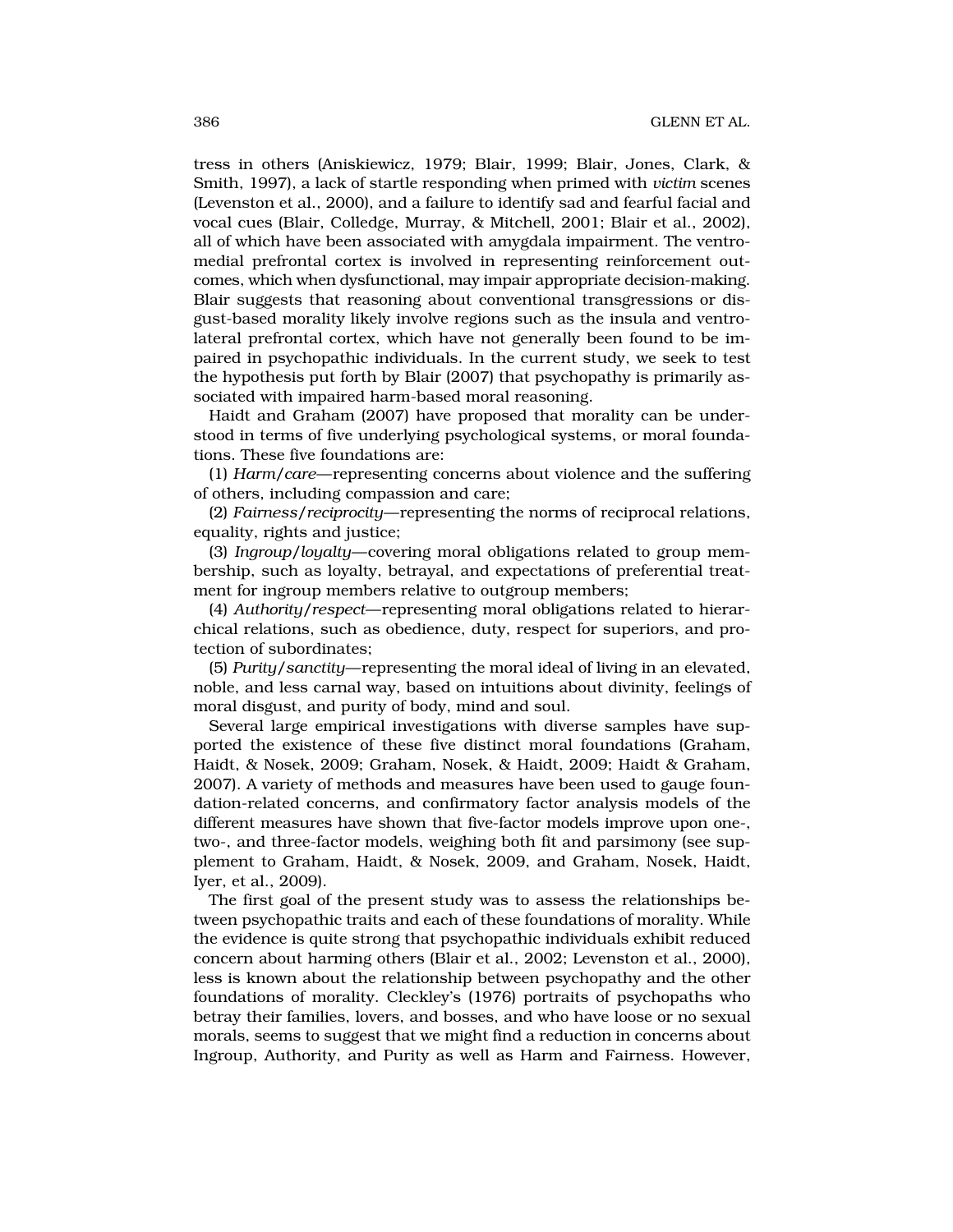## MORALITY COMPROMISED 387

Blair (1995) has found evidence of intact rule- or authority-based moral reasoning and evidence regarding disgust processing in psychopaths has been mixed.

Two main questionnaires were used to assess these relationships. The Moral Foundations Questionnaire (Graham, Nosek, Haidt, Iyer, et al., 2009) uses abstract relevance assessments and more contextualized moral judgments to measure individual reliance on each of the foundations. The Moral Foundations Sacredness Scale (Graham, Haidt, & Nosek, 2009) assesses how "sacred" individuals find each of the domains by asking how much money it would take for them to commit an act that violates principles of the domain.

A second goal of the study was to explore potential mediators of relationships between psychopathy and the moral foundations. A measure of empathy was included based on the hypothesis that individual differences in empathy may mediate any observed relationships between psychopathy and the Harm and Fairness foundations. Similarly, a measure of Social Dominance Orientation was included to test whether individuals' views on social hierarchy mediate relations between psychopathy and the Ingroup and Authority foundations. A measure of disgust sensitivity was included as a possible mediator of the Purity foundation. Finally, the Ethics Position Questionnaire was included as a supplementary measure to assess the general flexibility/rigidity of individuals' moral beliefs.

A final goal was to assess the role of two separate dimensions of psychopathy in the relationship between this construct and the moral foundations. Psychopathy has traditionally been conceptualized as having two factors (Hare, 1991), with Factor 1 including the personality and emotional features, and Factor 2 including the antisocial lifestyle/behavioral features. A central aim was to assess the relative contribution of each of these factors in predicting the five foundations of morality.

## METHOD

## PARTICIPANTS

Participants were 2,517 adult volunteers (39.1% female, median age 35 years) on the yourmorals.org website who completed the Levenson Psychopathy Scale. Participants had previously registered on the site (reporting demographic information including age, sex, education, and a sevenpoint liberal-conservative measure of political identity) and self-selected to take one or more surveys based on the descriptions provided. Of the 2,517 participants who completed the Psychopathy Scale, 2,172 completed the Moral Foundations Questionnaire, 1,252 completed the Moral Foundations Sacredness Scale, 648 completed the Interpersonal Reactivity Index, 462 completed the Social Dominance Orientation Questionnaire, 1,343 completed the Disgust Scale, and 593 completed the Ethics Position Questionnaire.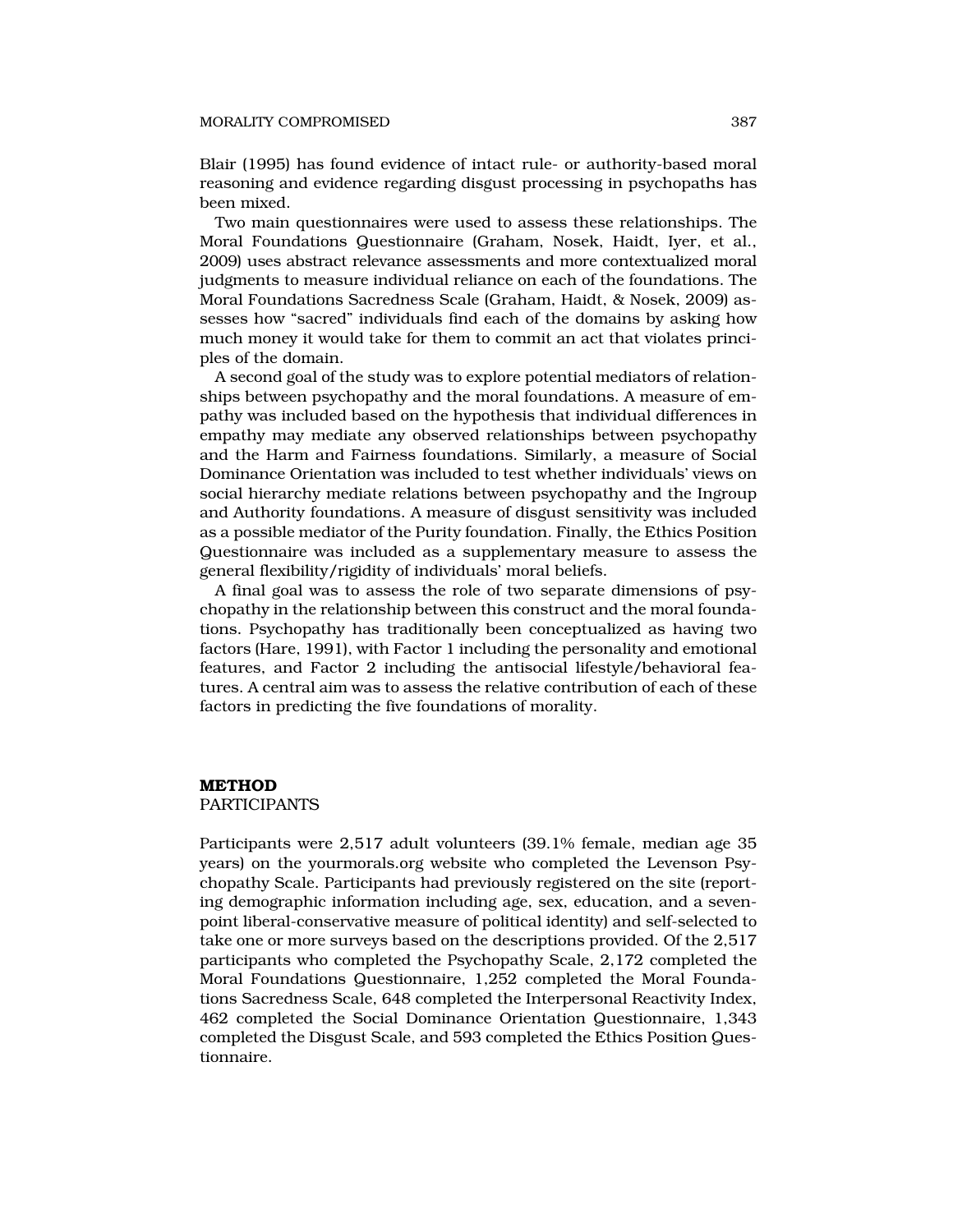## MATERIALS

*Levenson's Self-Report Psychopathy Scale* (LSRP). Psychopathy was assessed using the LSRP (Levenson, Kiehl, & Fitzpatrick, 1995). The LSRP is a 26-item rating scale with two factors that were constructed to provide indices of the two factors of the Psychopathy Checklist-Revised (PCL-R; Hare, 1991), a semi-structured interview which is considered the gold standard for assessing psychopathy in forensic samples. Exploratory factory analysis revealed a two-factor structure that in fact mirrors the two factors of the PCL-R (Levenson et al., 1995). The Factor 1 subscale assesses the core personality traits of psychopathy, including manipulativeness, callousness, and lack of guilt or remorse; the Factor 2 subscale assesses features of the antisocial lifestyle, including impulsiveness, irresponsibility, and antisocial behavior. Items are rated on a 4-point Likert-type agree/disagree scale. The LSRP and its factor structure was initially validated in a sample of 487 undergraduates (Levenson et al., 1995) and was further validated by Lynam et al. (1999) in two studies of community participants. These two studies provided excellent evidence for the reliability and validity of the LSRP and strongly replicated the two-factor structure using confirmatory factor analyses and differential relations to personality dimensions. Predicted relations were observed between the LSRP and other self-report measures of delinquency and individuals scoring higher on the LSRP demonstrated task-related deficits similar to those observed in incarcerated psychopaths. A recent taxometric analysis of the LSRP found it to support the dimensional interpretation of psychopathy, consistent with findings on the PCL-R and other self-report measures (Walters, Brinkley, Magaletta, & Diamond, 2008).

*Moral Foundations Questionnaire.* This scale consists of two 15-item parts. First, participants rated the moral relevance of foundation-specific concerns to their moral judgments using a 6-point scale anchored by "not at all relevant" and "extremely relevant" (e.g., When you decide whether something is right or wrong, to what extent do you consider whether or not someone was harmed?). In the second part, they indicated their agreement (on a 6-point agree/disagree scale) with more specific and contextualized moral statements such as "Loyalty to one's group is more important than one's individual concerns" (Ingroup) or "I would call some acts wrong on the grounds that they are unnatural" (Purity). Items and validity information about this scale can be found in Graham, Nosek, Haidt, Iyer, et al. (2009). Foundation means and reliabilities are shown in Table 1.

*Moral Foundations Sacredness Scale.* This 26-item scale indirectly measures how much an individual values each foundation of morality by asking how much money it would take to commit actions that violate each of the foundations, assuming no punishment or negative consequences. Participants rated a variety of behaviors that violate the moral foundations according to the following options: \$0 (I'd do it for free), \$10, \$100, \$1,000, \$10,000, \$100,000, A million dollars, or Never for any amount of money. Sample behaviors included "Get a blood transfusion of one pint of disease-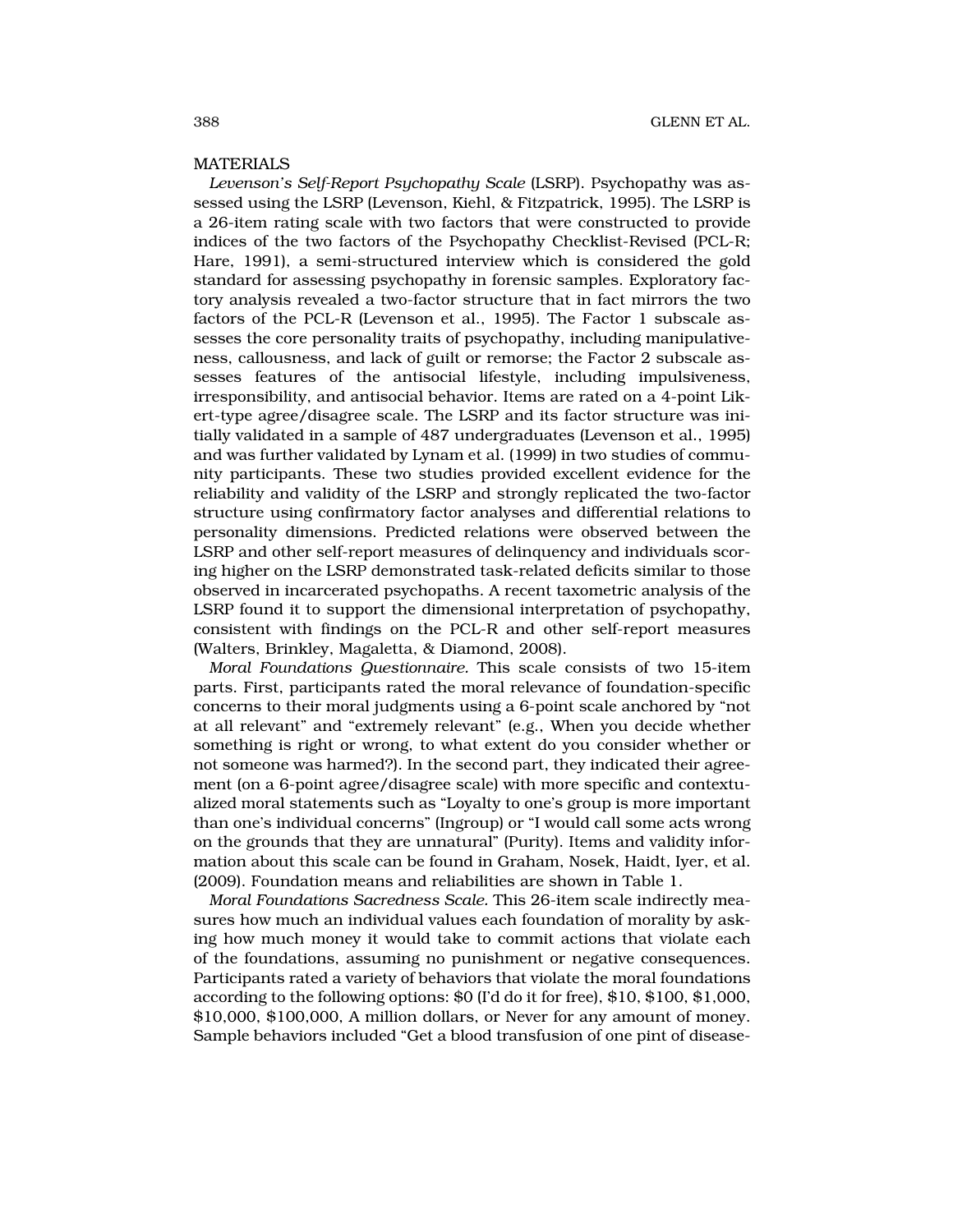#### MORALITY COMPROMISED 389

|                                | N     | Min          | Max  | Mean (SD)      | Coefficient $\alpha$ |
|--------------------------------|-------|--------------|------|----------------|----------------------|
| Psychopathy                    | 2,517 | 26           | 94   | 46.17 (10.53)  | .870                 |
| Factor 1                       | 2,517 | 16           | 62   | 26.60 (7.54)   | .868                 |
| Factor 2                       | 2,517 | 10           | 38   | 19.57 (4.92)   | .716                 |
| <b>Morality Foundations</b>    |       |              |      |                |                      |
| Harm                           | 2,172 | 0            | 5.00 | (.83)<br>3.58  | .744                 |
| Fairness                       | 2,172 | 0            | 5.00 | (.72)<br>3.53  | .702                 |
| Ingroup                        | 2,172 | 0            | 4.88 | 2.14<br>(.89)  | .760                 |
| Authority                      | 2,172 | 0            | 4.88 | 2.29<br>(.90)  | .750                 |
| Purity                         | 2,172 | $\Omega$     | 5.00 | 1.81<br>(1.11) | .851                 |
| Interpersonal Reactivity Index |       |              |      |                |                      |
| Perspective Taking             | 648   | 1.14         | 5.00 | (.75)<br>3.68  | .726                 |
| Fantasy                        | 648   | 1.14         | 5.00 | 3.72<br>(.82)  | .717                 |
| <b>Empathic Concern</b>        | 648   | 1.00         | 5.00 | (.79)<br>3.70  | .690                 |
| <b>Personal Distress</b>       | 648   | 1.00         | 4.86 | 2.31<br>(.79)  | .750                 |
| Social Dominance Orientation   | 462   | 1.00         | 6.63 | 2.50<br>(1.15) | .914                 |
| Disgust Scale                  |       |              |      |                |                      |
| Core Disgust                   | 1,343 | 0            | 3.92 | 1.96<br>(.70)  | .773                 |
| Animal Reminder                | 1,343 | 0            | 4.00 | 1.60<br>(.82)  | .788                 |
| Contamination                  | 1,343 | 0            | 3.80 | 1.20<br>(.76)  | .559                 |
| Total                          | 1,343 | $\mathbf{O}$ | 3.80 | 1.69<br>(.63)  | .864                 |
| Sacredness Scale               |       |              |      |                |                      |
| Harm                           | 1,252 | 1.60         | 8.00 | (1.23)<br>6.14 | .669                 |
| Fairness                       | 1,252 | 1.00         | 8.00 | 6.66<br>(1.20) | .704                 |
| Ingroup                        | 1,252 | 1.00         | 8.00 | 5.18<br>(1.42) | .692                 |
| Authority                      | 1,252 | 1.00         | 8.00 | 4.15(1.59)     | .680                 |
| Purity                         | 1,252 | 1.00         | 8.00 | 5.77<br>(1.37) | .587                 |
| Ethics Positions Questionnaire |       |              |      |                |                      |
| Idealism                       | 593   | 1.00         | 7.78 | 3.21<br>(.96)  | .896                 |
| Relativism                     | 593   | 1.00         | 8.70 | 3.17<br>(1.18) | .910                 |

TABLE 1. Descriptive Statistics for Study Measures and Subsamples

free, compatible blood from a convicted child molester" (Purity violation) or "Burn your country's flag in private" (nobody else sees you; Ingroup violation). The more sacred a value is to an individual, the more money it would take to betray that value. Items for each foundation are averaged to yield a single sacredness score for that foundation. Items and validity information for this scale can be found in Graham, Haidt, and Nosek (2009), Study 3.

*Interpersonal Reactivity Index (Empathy).* This 28-item measure was used to measure individual differences in empathy (Davis, 1983). The scale covers four aspects of empathic responding: (1) Perspective-taking, or the tendency to adopt the psychological viewpoint of others, (2) Fantasy, or the tendency to transpose oneself imaginatively into the feelings and actions of fictitious characters in books, movies, and plays, (3) Empathic Concern, or feelings of sympathy and concern for unfortunate others, and (4) Personal Distress, or feelings of personal anxiety and unease in tense interpersonal settings.

*Social Dominance Orientation Questionnaire.* This 16-item questionnaire (Sidanius & Pratto, 2001) was used to measure individual differences in group-based discrimination and domination, or a preference for social hierarchy versus equality in society (e.g., It's okay if some groups have more of a chance in life than others). This personality variable is also associated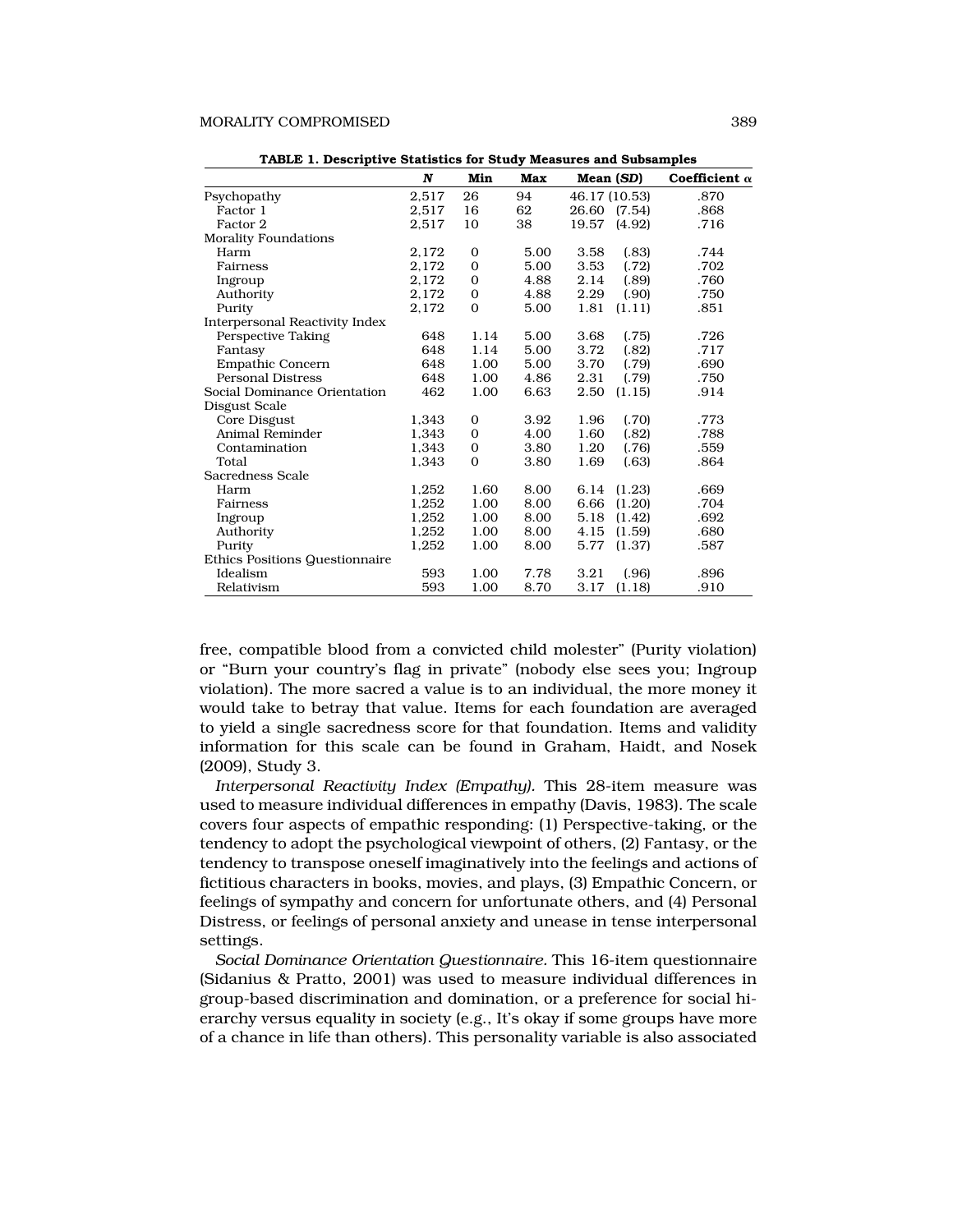with a preference for aggression or meanness, punishment of low-status group members, and dominance of high-status groups (men, whites, upper classes, etc.).

*Disgust Scale-Revised.* This 25-item scale (Haidt, McCauley, & Rozin, 1994; revised by Olatunji et al., 2007) was included to determine whether individual differences in sensitivity to disgust would mediate the potential relationship between psychopathy and the Purity foundation. Three subscales include: (1) Core disgust: the core of the emotion, which is about defending the mouth from contamination by dirty or inappropriate things like body excretions, vermin, and certain combinations of foods (e.g., It bothers me to hear someone clear a throat full of mucus), (2) Animalreminder disgust: things involving death, corpses, and violations of external boundaries of the body, such as amputations (e.g., It would bother me to be in a science class and to see a human hand preserved in a jar), and (3) Contamination disgust: defense of the whole body, not just the mouth, from contact with dirty or sleazy people (e.g., I never let any part of my body touch the toilet seat in public restrooms).

*Ethics Positions Questionnaire.* This 20-item questionnaire (Forsyth, 1980) was used to measure how people determine what is moral or immoral along two dimensions, idealism, and relativism. Idealism measures how willing a person is to consider committing an immoral act in the service of a greater good (e.g., A person should make certain that their actions never intentionally harm another even to a small degree). Relativism measures how much one subscribes to the idea that morality can vary depending upon situation and culture (e.g., There are no ethical principles that are so important that they should be a part of any code of ethics). This scale was included as a general assessment of rigidity of moral beliefs.

# RESULTS

Means, standard deviations, and reliabilities of each scale are provided in Table 1. Mean psychopathy scores did not differ between the subsamples that completed each of the other scales. Coefficient alphas for the psychopathy scale were .859 (total), .868 (Factor 1), and .716 (Factor 2); the correlation between the two factors was .401.

Multiple regression was used to examine how well psychopathy scores predicted endorsement and sacredness of the five foundations (Table 2), as well as scores on the additional scales used to assess potential mediators and to provide supplementary information. Age, sex, education, and political identity were included as covariates in all regression analyses. Regressions were first conducted using total psychopathy scores. Because scores for the two psychopathy factors are highly correlated  $(r = .401, p <$ .001), an additional set of regressions included both Factor 1 and Factor 2 of psychopathy to examine the relationship of each factor to the morality foundations while controlling for the other factor and demographic covariates.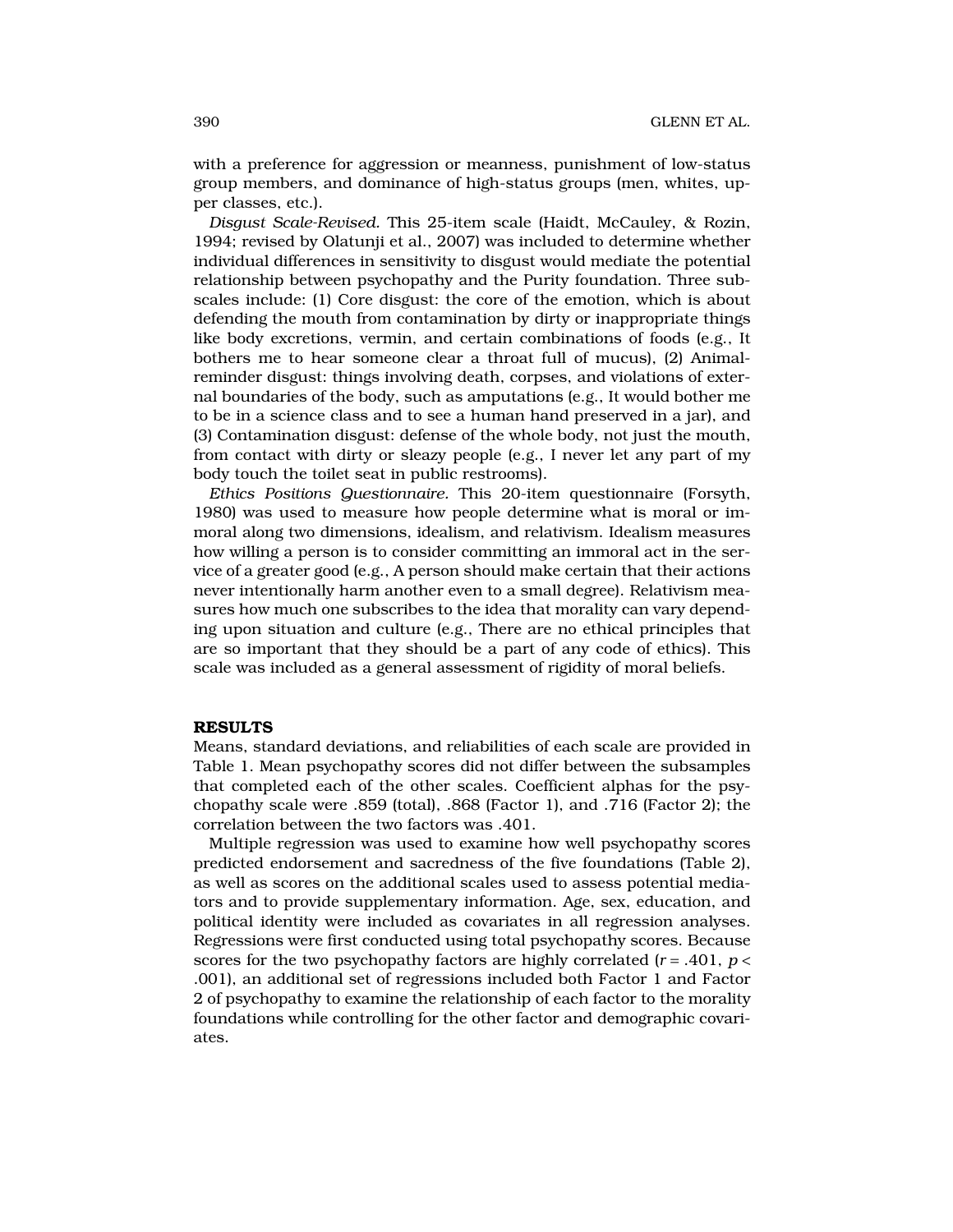|                                              | Total      | Factor 1   | Factor 2   |
|----------------------------------------------|------------|------------|------------|
| Morality Foundations $(n = 2, 172)$          |            |            |            |
| Harm                                         | $-.205***$ | $-.288***$ | .069       |
| Fairness                                     | $-.158***$ | $-.214***$ | .044       |
| Ingroup                                      | $.122***$  | .099***    | .045       |
| Authority                                    | .018       | .021       | $-.001$    |
| Purity                                       | $-.084**$  | $-.126***$ | .038       |
| Interpersonal Reactivity Index ( $n = 648$ ) |            |            |            |
| Perspective Taking                           | $-.333***$ | $-.177***$ | $-.240***$ |
| Fantasy                                      | $-.011$    | $-.084$    | .083       |
| Empathic Concern                             | $-.351***$ | $-.419***$ | .021       |
| <b>Personal Distress</b>                     | .038       | $-.045$    | .039       |
| Social Dominance Orientation ( $n = 462$ )   | $.351***$  | $.457***$  | $-.087$    |
| Disgust Scale $(n = 1,343)$                  |            |            |            |
| Core Disgust                                 | $-.002$    | $-.110*$   | $.132**$   |
| Animal Reminder                              | $-.012$    | $-.086$    | .089       |
| Contamination                                | .014       | $-.023$    | .047       |
| Total                                        | $-.003$    | $-.101*$   | $.120**$   |
| Sacredness Scale $(n = 1.252)$               |            |            |            |
| Harm                                         | $-.333***$ | $-.375***$ | .003       |
| Fairness                                     | $-.438***$ | $-.449***$ | $-.048$    |
| Ingroup                                      | $-.252***$ | $-.194***$ | $-.105***$ |
| Authority                                    | $-.286***$ | $-.207***$ | $-.134***$ |
| Purity                                       | $-.105***$ | $-.125***$ | .009       |
| Ethics Position Questionnaire ( $n = 593$ )  |            |            |            |
| Idealism                                     | $-.211***$ | $-.290***$ | .062       |
| Relativism                                   | $.214***$  | $.202***$  | .046       |

TABLE 2. Regression Analyses Predicting Study Measures from Psychopathy

*Note.* Summary of estimates from multiple regression models predicting moral foundations and other study variables from psychopathy scores, age, sex, education, and political views. Numbers indicate standardized beta (β). Beta values in the left column are from multiple regressions including total psychopathy scores; values in the right two columns are from multiple regressions including both Factor 1 and Factor 2 psychopathy scores. Negative β indicates lower scale ratings for individuals higher in psychopathy. \**p* < .05; \*\**p* < .01; \*\*\**p* < .001

# MORAL FOUNDATIONS QUESTIONNAIRE.

Total psychopathy scores most strongly predicted lower endorsement of the moral foundations of Harm and Fairness (Table 2). Of the two factors underlying psychopathy, Factor 1, which represents the affective and interpersonal features, was a stronger predictor than Factor 2. Psychopathy also predicted higher endorsement of the Ingroup foundation, in which Factor 1 was again a stronger predictor. Psychopathy was not a significant predictor of endorsement of the Authority foundations and demonstrated a weak negative relationship with the Purity foundation. Figure 1 (left) depicts the average foundation ratings across psychopathy scores.

*Interpersonal Reactivity Index (Empathy).* Regression results (Table 2) indicated that higher psychopathy scores were highly predictive of low scores on the Perspective Taking and Empathic Concern subscales of the Interpersonal Reactivity Index. These subscales were also positively correlated with the Harm (Empathic Concern: *r* = .557, *p* < .001; Perspective Taking: *r* = .234, *p* < .001) and Fairness foundations (Empathic Concern: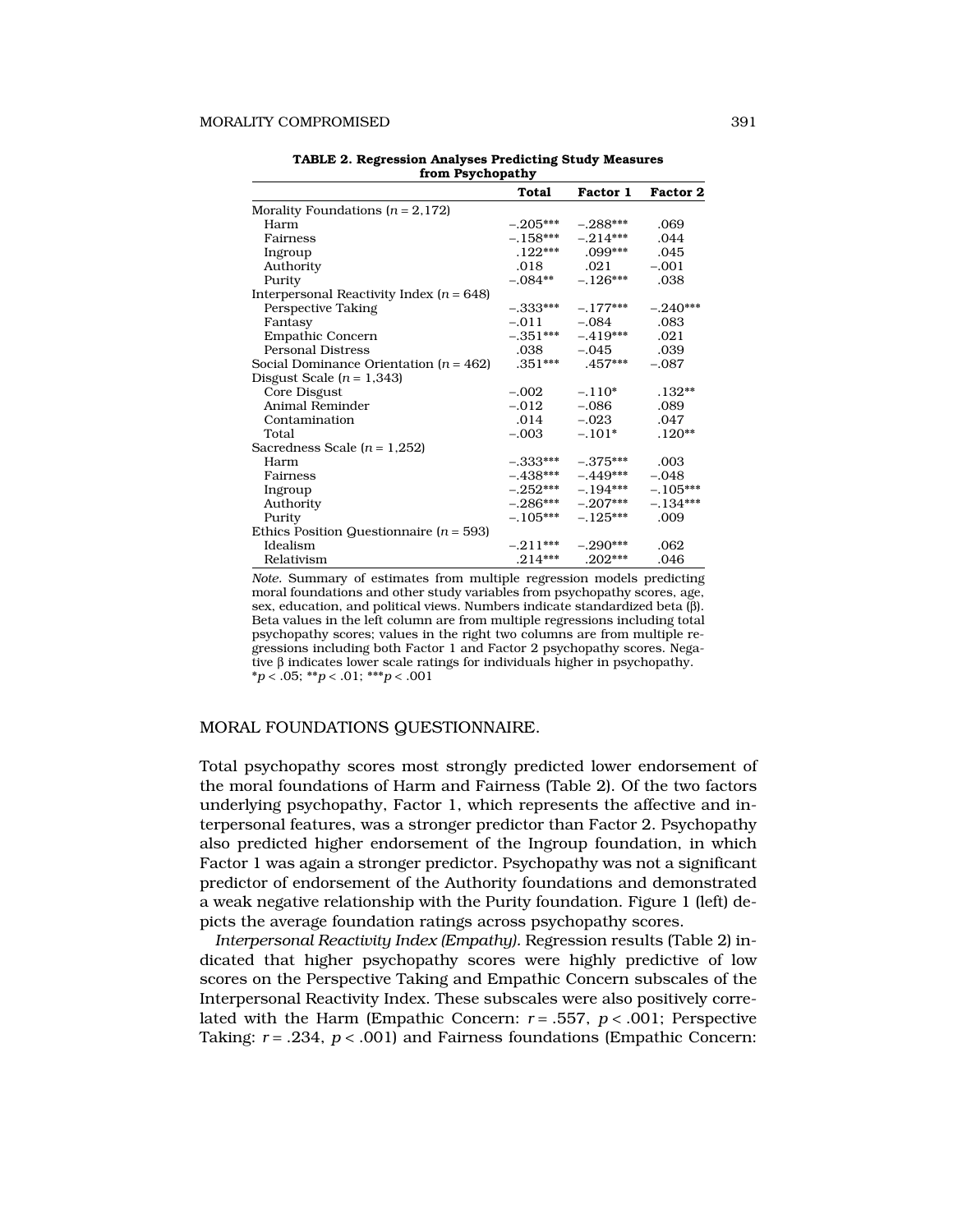

FIGURE 1. Endorsement (Moral Foundations Questionnaire) and sacredness (Sacredness Scale) of moral foundations across psychopathy scores. (Left) Psychopathy is primarily associated with reduced considerations of Harm and Fairness when making moral judgments. (Right) In *all* domains of morality, individuals scoring higher in psychopathy report that they would be willing to accept a *lesser* amount of money to commit an act violating moral principles. The range of psychopathy scores is divided into ten equal bins; data points represent the average of foundation scores for subjects within each bin.

*r* = .446, *p* < .001; Perspective Taking: *r* = .166, *p* < .001), indicating that they may serve as potential mediators of the relationship between psychopathy and the Harm and Fairness foundations (Baron & Kenny, 1986). We tested the significance of Perspective Taking and Empathic Concern as potential mediators of this relationship (Sobel, 1982). Results revealed that Empathic Concern, but not Perspective Taking, mediated the relationship between psychopathy and the foundations of Harm (Sobel test statistic = −13.98, *p* < .001) such that higher psychopathy scores predicted lower Emphatic Concern scores, which in turn predicted lower endorsement of the Harm foundation. A similar mediation was found for the Fairness foundation (Sobel test statistic = −7.73, *p* < .001). Figure 2(a) presents parameter estimates for both mediation models.

*Social Dominance Orientation.* The Social Dominance Orientation (SDO) scale was used to further explore the relationship between psychopathy and the Ingroup foundation (no relationship was found between Authority and psychopathy, so Authority was not included). Psychopathy was positively correlated with SDO  $(r = .372, p < .001)$  and SDO was positively correlated with the Ingroup foundation  $(r = .289, p < .001)$ , making SDO a potential mediator of the relationship between psychopathy and the Ingroup foundation. A test of mediation revealed that SDO mediated the relationship between psychopathy and the Ingroup foundation (Sobel test statistic  $=$ 4.89, *p* < .001). Parameter estimates for the mediation model are presented in Figure 2(b).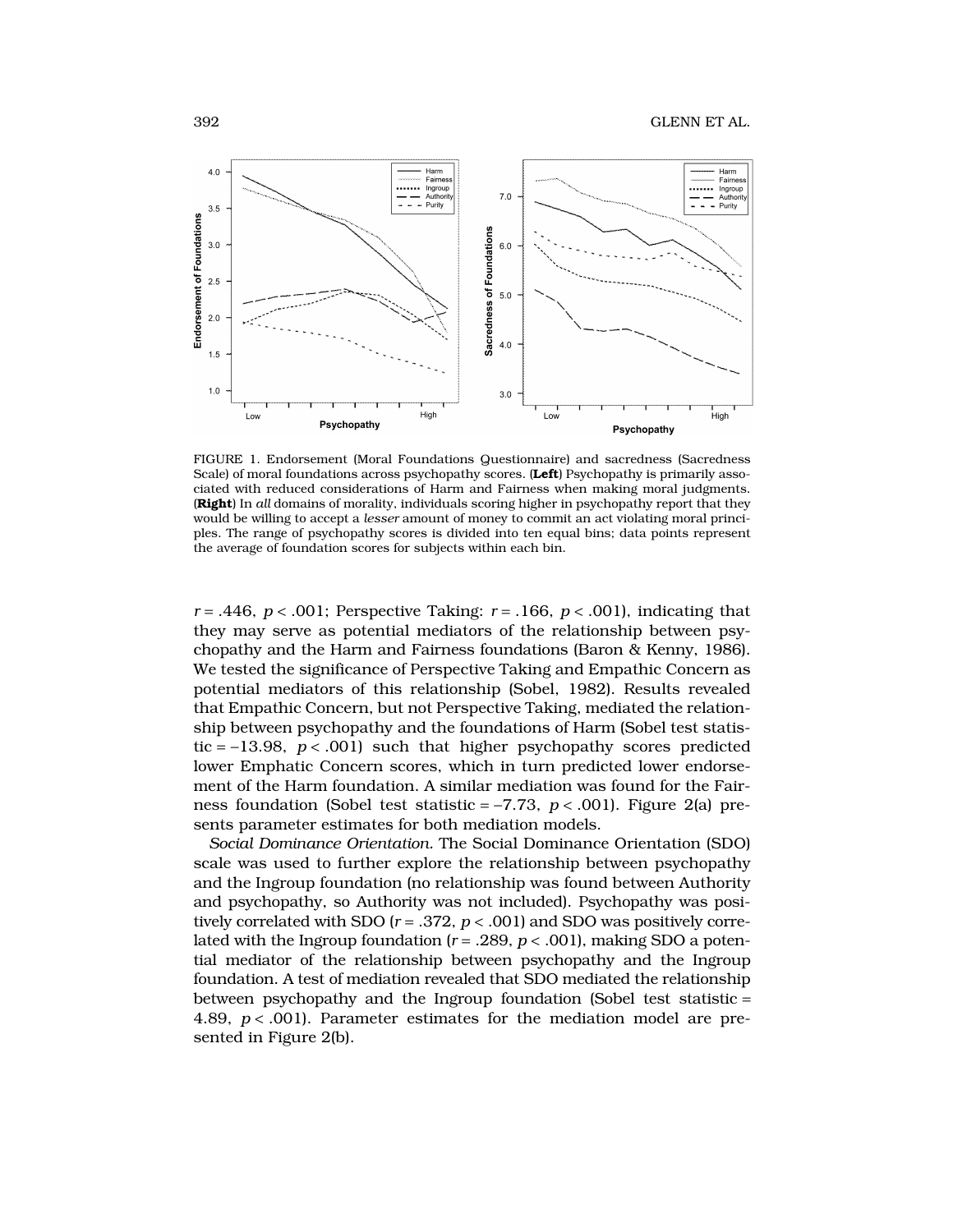

FIGURE 2. Results of mediation models. (a) Empathic Concern mediates the relationship between psychopathy and the foundations of Harm and Fairness. (b) Social Dominance Orientation mediates the relationship between psychopathy and the Ingroup foundation. In each model, the coefficients in parentheses represent the zero-order correlations between two variables, and the coefficients without parentheses represent the standardized regression coefficients (β) from a simple linear regression model containing psychopathy and the mediator variable as predictors.  $\binom{*}{p}$  < .01 and  $\binom{**}{p}$  < .001.

*Disgust Scale.* As reported above, psychopathy scores weakly predicted reduced endorsement of the Purity foundation. However, psychopathy was not a significant predictor of scores on the Disgust Scale or any of its subscales.

*Sacredness Scale.* Although psychopathy was primarily associated with reduced endorsement of Harm and Fairness foundations on the Moral Foundations Questionnaire, results of the Sacredness Scale showed that higher psychopathy predicted greater willingness to accept money to violate a moral principle on *all five* foundations (Table 2). Figure 1 (right) demonstrates the decrease in monetary amount ratings with increasing psychopathy scores. Factor 1 contributed relatively more variance in all foundations.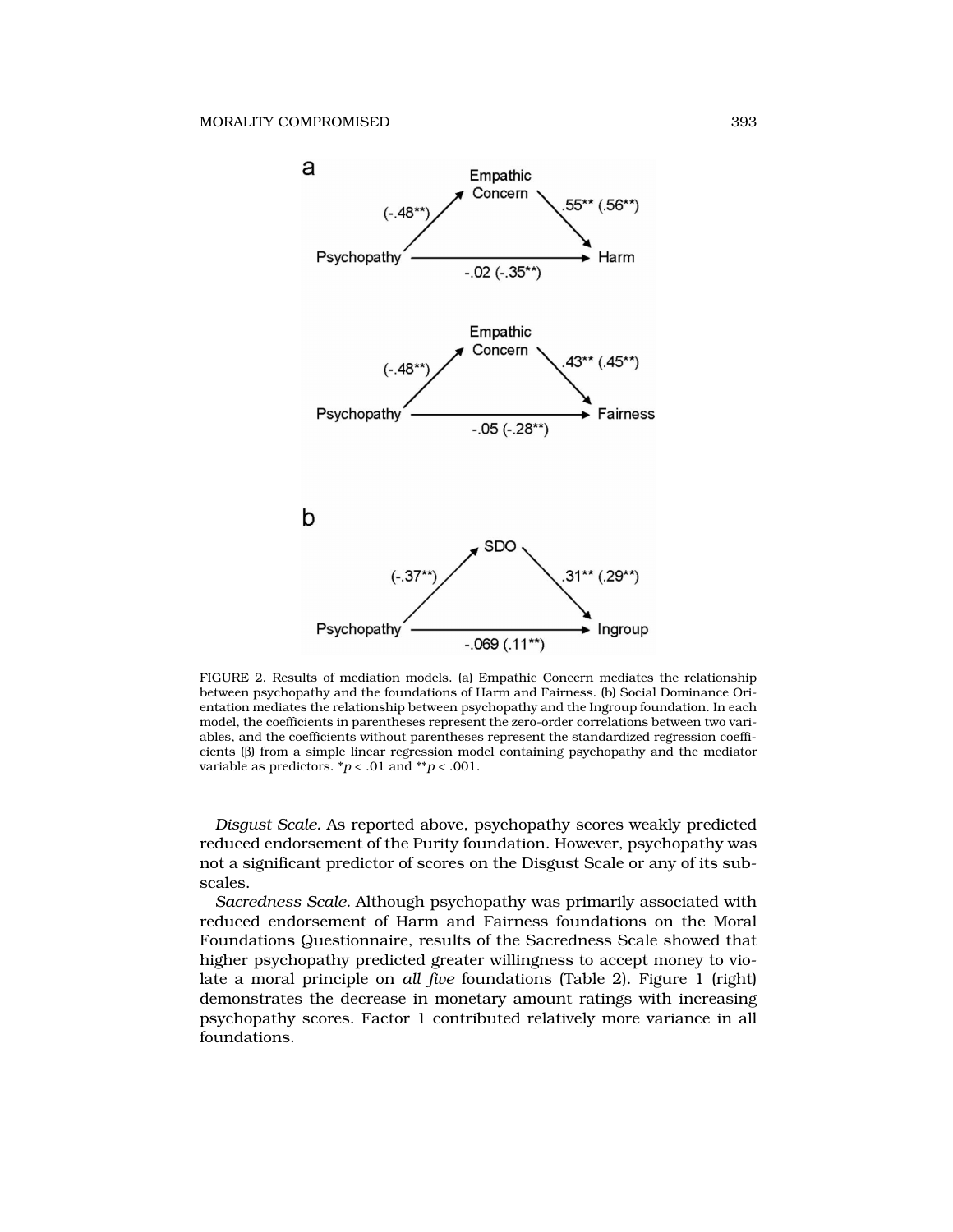*Ethics Positions Questionnaire: Idealism versus Relativism.* Psychopathy predicted less idealism and more relativism when determining what is moral (Table 2). In other words, more psychopathic individuals indicated they were more willing to violate moral principles in certain situations (e.g., to serve the greater good), and subscribed to the idea that morality can vary in different situations. Factor 1 accounted for more variance on both scales.

## **DISCUSSION**

The present results suggest that the moral deficits observed in psychopathy are primarily concentrated in two domains—Harm and Fairness. When controlling for age, sex, education level, and politics, individuals scoring higher in psychopathy were significantly less likely to consider moral principles related to Harm and Fairness when making moral judgments in their daily lives. It was hypothesized that this finding may be due to deficits in psychopathic individuals' ability to experience certain elements of empathy, namely the ability to feel sympathy and concern for unfortunate others (Empathic Concern) and the ability to adopt the psychological perspective of others (Perspective Taking). Empathic Concern, but not Perspective Taking, was found to mediate the relationship between psychopathy and the Harm and Fairness foundations. This suggests that although psychopathy is associated with both Perspective Taking and Empathic Concern, reduced Empathic Concern may be primarily responsible for differences in moral judgments that involve considering whether others will be harmed or treated unfairly. Individuals lacking strong feelings of empathy may not find the wellbeing of others to be a salient concern, and thus may not be deterred from engaging in immoral behavior that causes harm to or exploits others. This result lends support for Blair's (2007) theory that psychopathic individuals may have impairments in learning to care about the welfare of others. The specificity of the deficits to the domains of Harm and Fairness may result from dysfunction of the amygdala and ventromedial prefrontal cortex, which are important in decision-making that involves concern for distress in others (Blair, 2007).

Individuals scoring higher in psychopathy demonstrated a small increase in endorsement of the Ingroup foundation, which involves concerns about loyalty and betrayal among ingroup members, and can also involve a lack of concern about outgroup members. More psychopathic individuals may exhibit increased endorsement of the Ingroup foundation for several reasons—they may exhibit more hostility toward members of other groups, less concern for members of other groups, or less tolerance for individuals who betray their own group. Consequently, they may prefer hierarchies among groups, especially as it allows their ingroup to dominate other groups. Psychopathy was indeed found to be highly associated with social dominance orientation, which was found to mediate the relationship between psychopathy and the Ingroup foundation. This suggests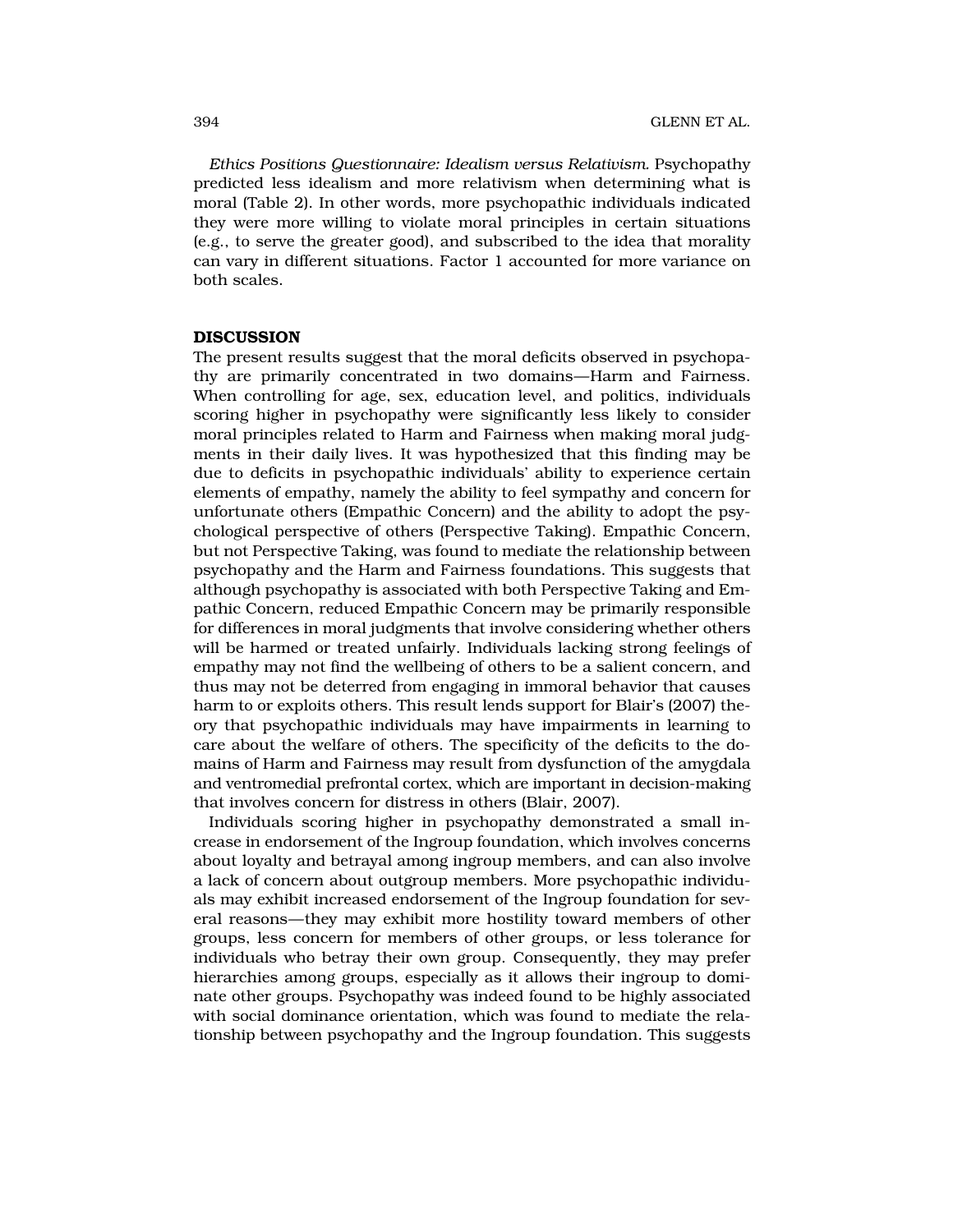#### MORALITY COMPROMISED 395

that ideas related to social dominance may disproportionately impact moral judgments regarding group dynamics in psychopathic individuals. Furthermore, they may be more likely to engage in behavior that reinforces social hierarchies, including using other groups to get ahead in life.

No relationship was observed between psychopathy and endorsement of the Authority foundation and only a weak relationship was observed with the Purity foundation, suggesting that when making moral decisions psychopathic individuals implement principles of these foundations at about the same rates as nonpsychopathic individuals. This is consistent with previous research involving conventional transgressions, in which psychopathic individuals did not demonstrate impairment in appropriately rating rule-based transgressions (Blair, 1995). There was also no relationship observed between the disgust and psychopathy. Some previous studies have found evidence of reduced experience of disgust in psychopaths (Forth, 1992; Kosson, Suchy, Mayer, & Libby, 2002; Levenston et al., 2000) whereas others have not (Blair et al., 2001; Dolan & Fullam, 2006). Further research is needed to clarify the relationship between psychopathy and disgust.

Interestingly, although psychopathy was primarily associated with low endorsement of the Harm and Fairness foundations, when an option of monetary reward was present, more psychopathic individuals indicated that they would accept a lesser amount of money to violate a moral principle *regardless* of the domain. This suggests that psychopathic individuals are more willing to disregard moral principles of *any* type for a nonmoral incentive such as money. This finding supports the idea that the impaired decision-making of psychopathic individuals may be partly a result of a motivational imbalance that involves enhanced sensitivity to reward (i.e., money) and reduced sensitivity to punishment (i.e., consequences of committing immoral acts; van Honk & Schutter, 2006). Previous studies examining reward- and punishment-based responding in psychopaths have found that they have particular difficulty inhibiting punishable responses in conditions involving an alternative reward (Newman, 1998), and that psychopaths' behavioral disinhibition is most evident when there is a reward contingency for responding (Hiatt & Newman, 2006). This is the first study to demonstrate how such effects may impact moral decision-making. It appears that for more psychopathic individuals, the rewarding aspect of receiving money outweighs the negative effects (e.g., emotions of guilt or remorse) associated with committing an immoral act. This finding is supported by results from the Ethics Position Questionnaire which suggest that more psychopathic individuals are generally less rigid in their beliefs about morality and are more willing to commit an immoral act in the face of competing alternatives.

Finally, the examination of the relative contributions of each psychopathy factor to the moral foundations revealed that Factor 1 was more strongly related to endorsement and sacredness of the Harm and Fairness foundations. Factor 1 describes many of the interpersonal and affective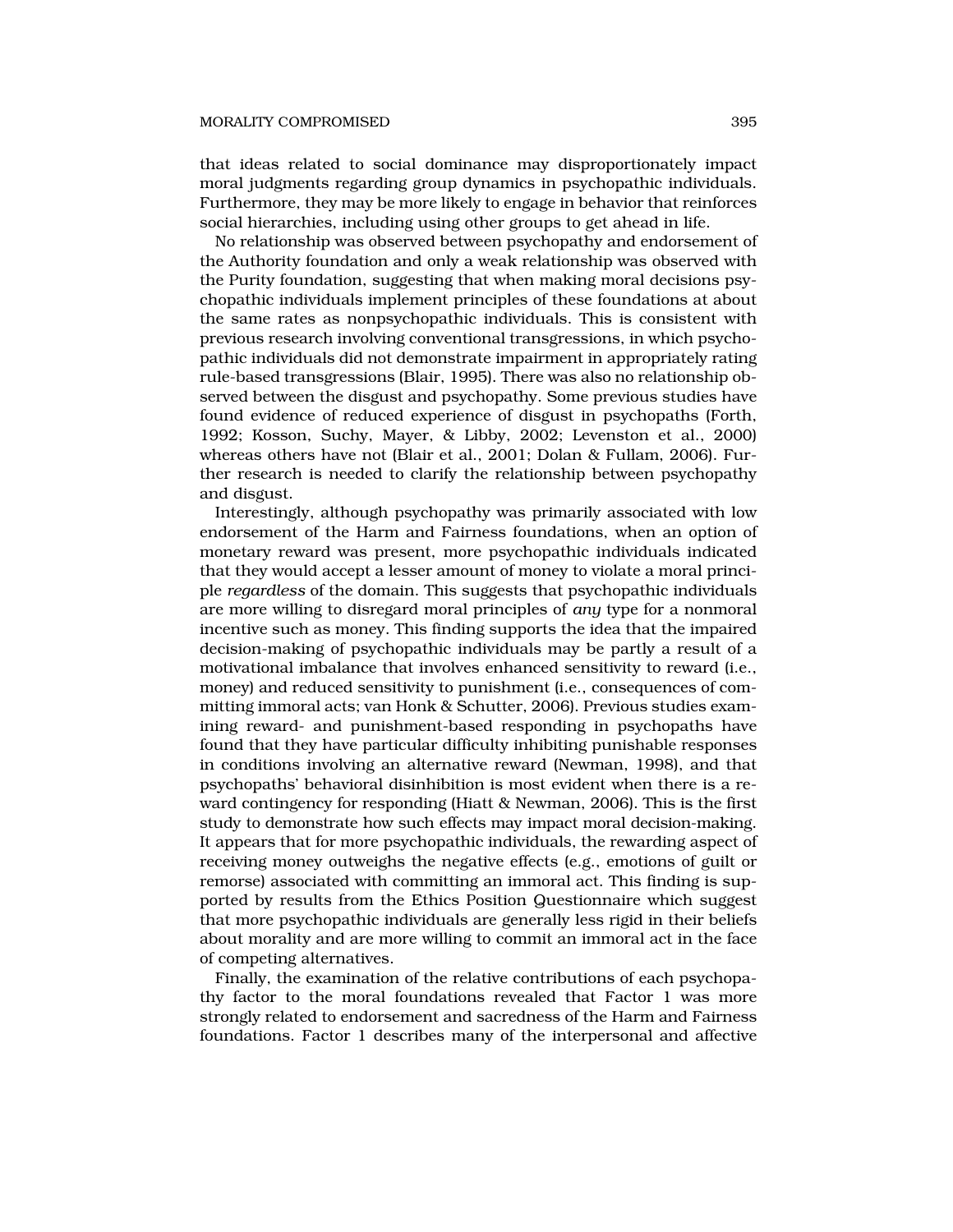features of psychopathy, including a lack of empathy, that are likely important in making judgments about how others are treated. Factor 2 accounted for part of the variance in the sacredness of the Ingroup and Authority foundations, but not to the general endorsement of the foundations. This suggests that, at least for these two foundations, when an external reward comes into play, Factor 2 features of psychopathy begin to have more of an impact on moral judgment. Interestingly, Factor 2 features, such as impulsivity, irresponsibility, and stimulation seeking, appear to be more reward-based. It may be the case that individuals higher on Factor 2 are more motivated by the rewarding aspect of receiving money.

A primary limitation of the current study is the reliance on self-report data to assess psychopathy. Psychopathy can be a particularly difficult construct to measure because psychopaths are frequently dishonest. This is an issue that is problematic for both self-report and interview-based assessments. Online self-report measures have the advantage of being anonymous, but lack the insight that can be gained from lengthy interviews. Interview-based methods may suffer from the social pressure to please the interviewer, though this can be improved by including supplementary records. In the present study, the primary advantage of using a self-report measure was the ability to assess a very large sample of individuals. This allowed us to obtain a wide range of psychopathy scores from a community sample. As noted in the methods, the self-report measure used in the present study has been validated in large, community samples and factor analyses have indicated that the two factors obtained in the current sample mirror the two factors of the PCL-R, which is considered the goldstandard interview-based method for assessing psychopathy. Perhaps most important is the evidence that individuals scoring higher on the LSRP have demonstrated task-related deficits similar to those observed in incarcerated psychopaths. However, results of the present study should be extended in future studies with a more objective measure of psychopathy.

Taken together, results from the present study indicate that even within nonincarcerated populations, individual differences in psychopathic personality impact how moral judgments are made. Higher psychopathy scores predict a willingness to disregard moral guidelines primarily when they pertain to harm and fairness, indicating reduced consideration for how others are treated when making moral decisions. As hypothesized by Blair (2007), lack of empathic concern plays a key role in this process. In the presence of reward, psychopathy predicts a willingness to disregard moral guidelines in *all* domains, suggesting that rewards may be more salient than the negative emotions associated with committing immoral acts. The finding that alternative rewards play a significant role in moral decision-making of psychopathic individuals may have implications for the criminal justice system, which currently uses punishment rather than reward-based techniques for deterring individuals from committing immoral acts.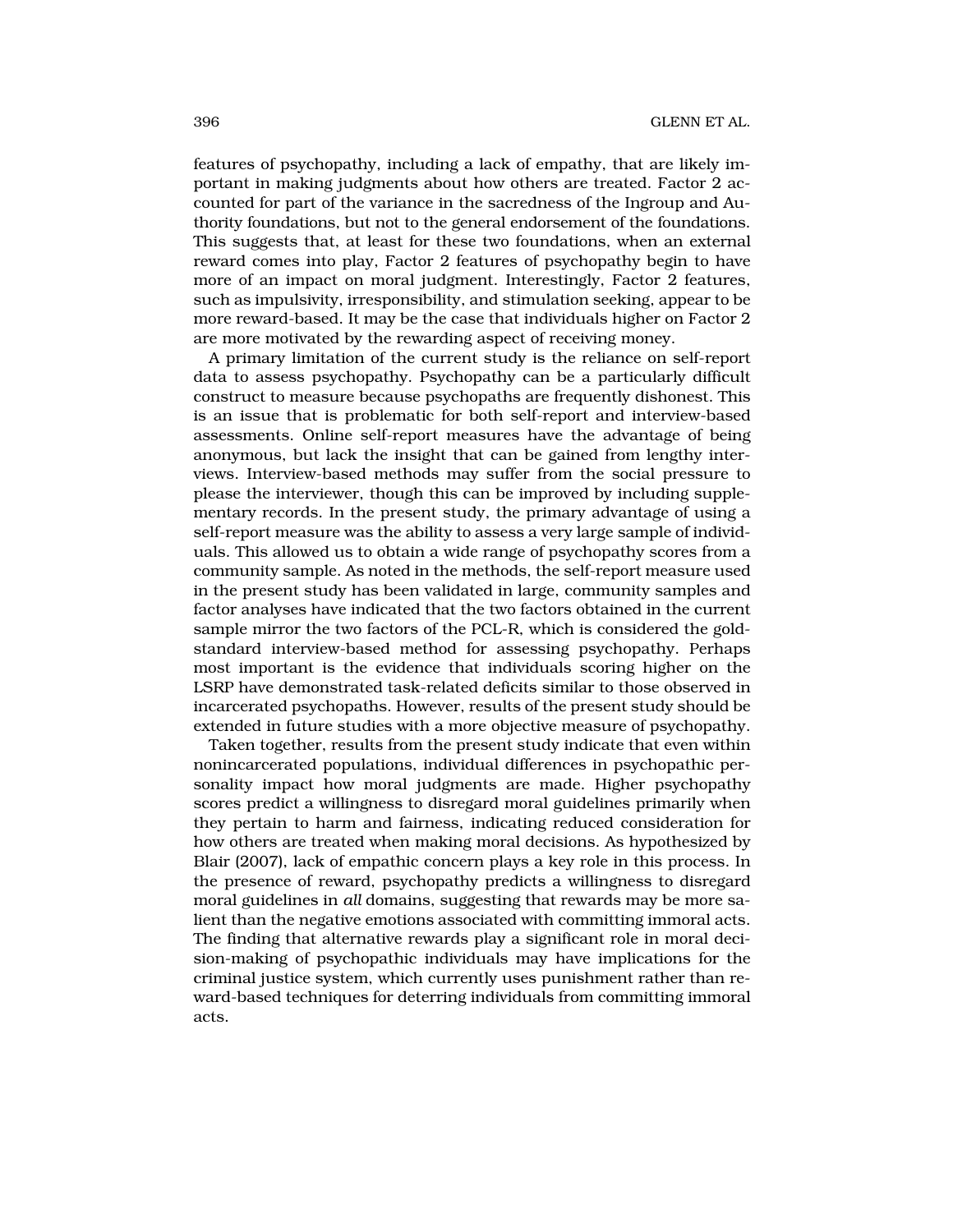## REFERENCES

- Aniskiewicz, A. S. (1979). Autonomic compo- disordered offenders: Association with nents of vicarious conditioning and psychopathy. *Psychological Medicine,* psychopathy. *Journal of Clinical Psy- 36,* 1563–1569.
- considerations. *Journal of Personal- chology, 115,* 131–144. *ity and Social Psychology, 51,* 1173– Forsyth, D. R. (1980). A taxonomy of ethical
- (2005). Psychopathy, startle blink Forth, A. E. (1992). *Emotion and psychopathy: 42,* 753–762. Graham, J., Nosek, B. A., & Haidt, J. (2009).
- 
- *vidual Differences, 27,* 135–145. *ogy, 96,* 1029–1046.
- Blair, R. J. (2007). The amygdala and ventro- Graham, J., Nosek, B. A., Haidt, J., Iyer, R.,
- Mitchell, D.G.V. (2001). A selective im- *uscript submitted for publication*. pairment in the processing of sad and Haidt, J., & Graham, J. (2007). When moral-491–498. 98–116.
- Blair, R. J., Jones, L., Clark, F., & Smith, M. Haidt, J., McCauley, C., & Rozin, P. (1994).
- Blair, R. J., Mitchell, D.G.V., Richell, R. A., Kelly, S., Leonard, A., Newman, C., et Hare, R. D. (1991). *Manual for the Hare psy-*Impaired recognition of vocal affect in Multi-Health Systems.
- Cleckley, H. (1976). *The mask of sanity* (5th *among us*. New York: Guilford.
- differences in empathy: Evidence for a Multi-Health Systems, Inc. multidimensional approach. *Journal of* Hiatt, K. D., & Newman, J. P. (2006). Under-
- recognition deficits in personality- York: Guilford.

- *chology, 35,* 60–67. Edens, J. F., Marcus, D., Lilienfeld, S. O., & Baron, R. M., & Kenny, D. A. (1986). The Poythress, N. G. (2006). Psychopathic, moderator-mediator variable distinc- not psychopath: Taxometric evidence tion on social psychological research: for the dimensional structure of psy-Conceptual, strategic, and statistical chopathy. *Journal of Abnormal Psy-*
- 1182. ideologies. *Journal of Personality and* Benning, S. D., Patrick, C. J., & Iacono, W. G. *Social Psychology, 39,* 175–184.
	- modulation, and electrodermal reac- *A three-component analysis*. Unpubtivity in twin men. *Psychophysiology,* lished manuscript, Vancouver, Canada.
- Blair, R. J. (1995). A cognitive developmental Exaggeration across the political divide. approach to morality: Investigating the *Manuscript submitted for publication*.
- psychopath. *Cognition, 57,* 1–29. Graham, J., Haidt, J., & Nosek, B. A. (2009). Blair, R. J. (1999). Responsiveness to dis- Liberals and conservatives rely on diftress cues in children with psycho- ferent sets of moral foundations. *Jour*pathic tendencies. *Personality & Indi- nal of Personality and Social Psychol-*
- medial prefrontal cortex in morality Koleva, S., & Ditto, P. H. (2008). Broadand psychopathy. *Trends in Cognitive* ening and mapping the moral domain: *Sciences, 11,* 387–392. The development and validation of the Blair, R. J., Colledge, E., Murray, L., & moral foundations questionnaire. *Man*
	- fearful facial expressions in children ity opposes justice: Conservatives have with psychopathic tendencies. *Journal* moral intuitions that liberals may not *of Abnormal Child Psychology, 29,* recognize. *Social Justice Research, 20,*
	- (1997). The psychopathic individual: a Individual differences in sensitivity to lack of responsiveness to distress disgust: A scal sampling seven docues. *Psychophysiology, 34,* 192–198. mains of disgust elicitors. *Personality*
	- al. (2002). Turning a deaf ear to fear: *chopathy checklist-revised*. Toronto:
	- psychopathic individuals. *Journal of* Hare, R. D. (1999). *Without conscience: The Abnormal Psychology, 111,* 682–686. *disturbing world of the psychopaths*
- ed.). St. Louis, MO: Mosby. Hare, R. D. (2003). *Hare psychopathy check-*Davis, M. H. (1983). Measuring individual *list-revised* (PCL-R: 2nd ed.). Toronto:
- *Personality and Social Psychology, 44,* standing psychopathy: The cognitive side. In C. J. Patrick (Ed.), *Handbook* Dolan, M., & Fullam, R. (2006). Face affect *of Psychopathy* (pp. 334–352). New